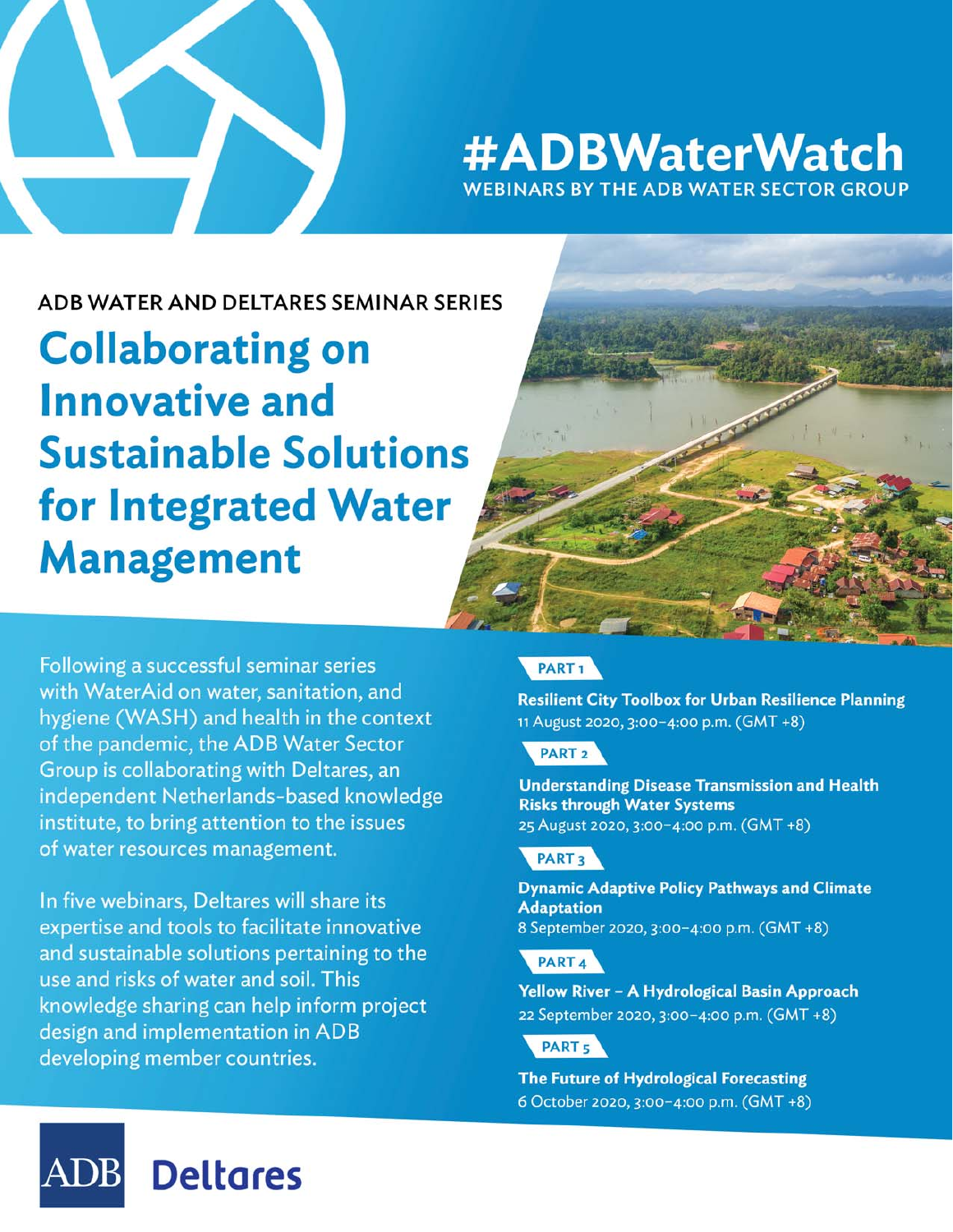

## Resilient City Toolbox for Urban Resilience Planning

11 August 2020 3:00–4:00 p.m. (GMT +8)



Urban societies and economies are increasingly vulnerable to extreme weather due to climate change, ongoing urbanization, and densification. To reduce the risks to acceptable levels, urban resilience needs to be strengthened. Implementation of adaptation measures, however, is challenging.

During this seminar, a web-based system, 'The Climate Resilient City Toolbox' (CRCT), will be demonstrated, which supports collaborative spatial planning of adaptation measures and/or explores alternatives for a resilient and attractive urban area. Numerous blue-green and grey measures can be taken to achieve this goal and improve livability; however, usually, at a price in terms of money and space. Many experts and stakeholders are unaware of the numerous ecosystem-based adaptation solutions available. Learn how a well-balanced plan can best be co-created by multidisciplinary teams and stakeholders in the conceptual phase of planning. A customized CRCT used in an ADB prefeasibility study of ecosystem-based adaptation measures for Nur Sultan (Kazakstan) and Xiangtan (People's Republic of China) will also be discussed.

### ABOUT THE SPEAKER Frans van de Ven



Dr. Frans van de Ven is leader of the Urban Land and Water Management team at Deltares and associate professor of Urban Water Management at Delft University of Technology.

He holds a PhD in Hydrology and is leading research worldwide on creating sustainable cities, making them climate-resilient, flood- and drought-proof, and subsidence-free. This includes research on improved concepts for urban flood and water management, other ways of urban planning and design and water quality control, blue-green solutions, and energy harvesting from water.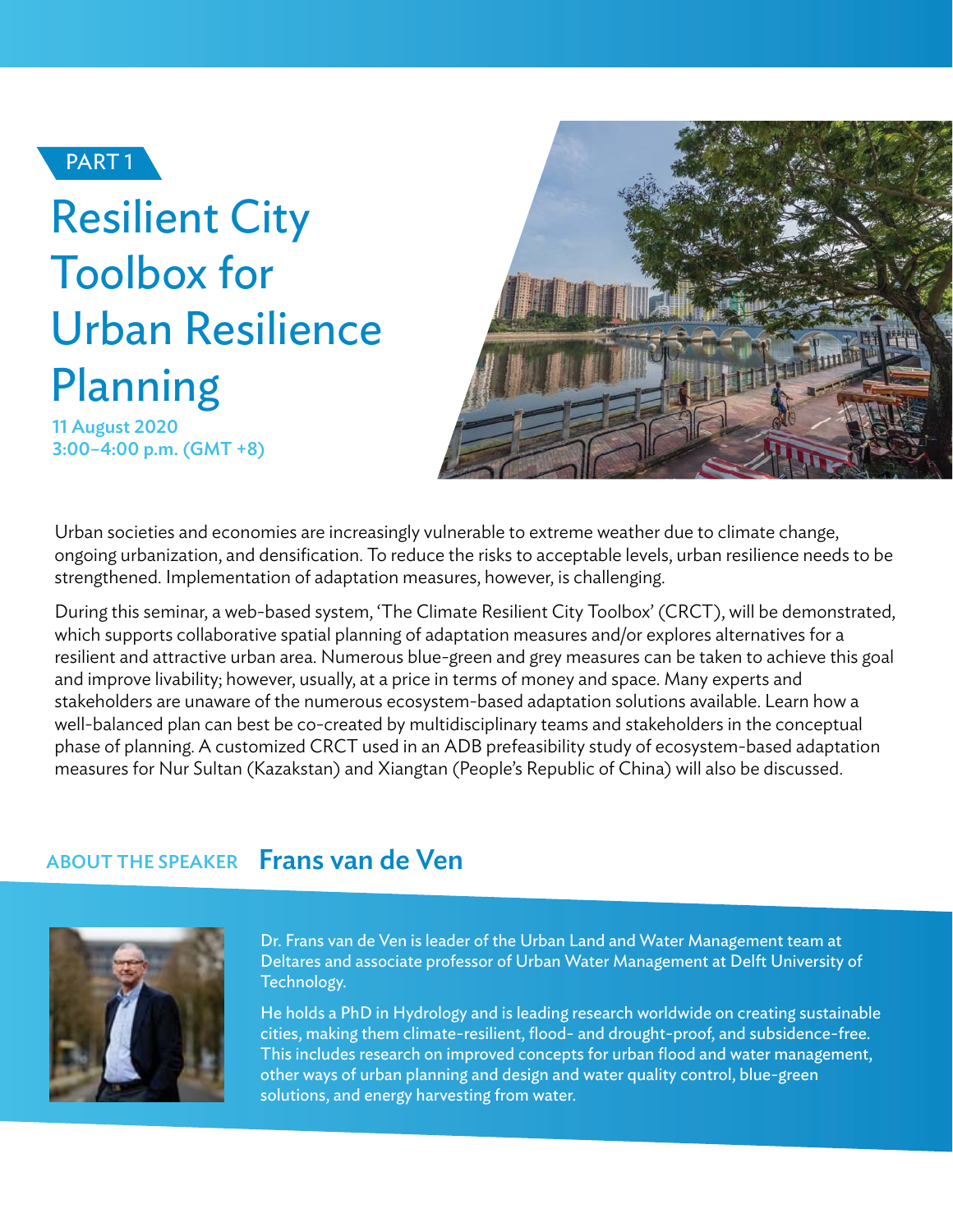

## Understanding Disease Transmission and Health Risks through Water Systems

25 August 2020 3:00–4:00 p.m. (GMT +8)



The environment and our health are intimately linked, both directly and indirectly. In this second part of the series, Eline Boelee, an interdisciplinary scientist in water-health-ecosystems interlinkages, will discuss whether health can be improved by forecasting the risks and spread of diseases through different water systems and how we can reduce health risks through improved water management in urban, rural, and marine ecosystems.

She will address three priority questions:

- 1. How to predict effects of environmental change on vector-borne diseases?
- 2. What are the future health risks under extreme weather, and can we develop early warning for waterborne pathogens?

3. What is the health burden of water management?

#### Eline Boelee ABOUT THE SPEAKER



Dr. Eline Boelee is a scientist in water-health-ecosystems interlinkages, with experience in health and environmental impacts of water resources development; agricultural and domestic water use and management; ecology and environmental control of water-related diseases; multiple use water services; the water-energy-food nexus; water quality; and ecosystem services in agroecological landscapes.

She has led many international multidisciplinary research projects on improved planning and management of water resources development to enhance health and environmental sustainability.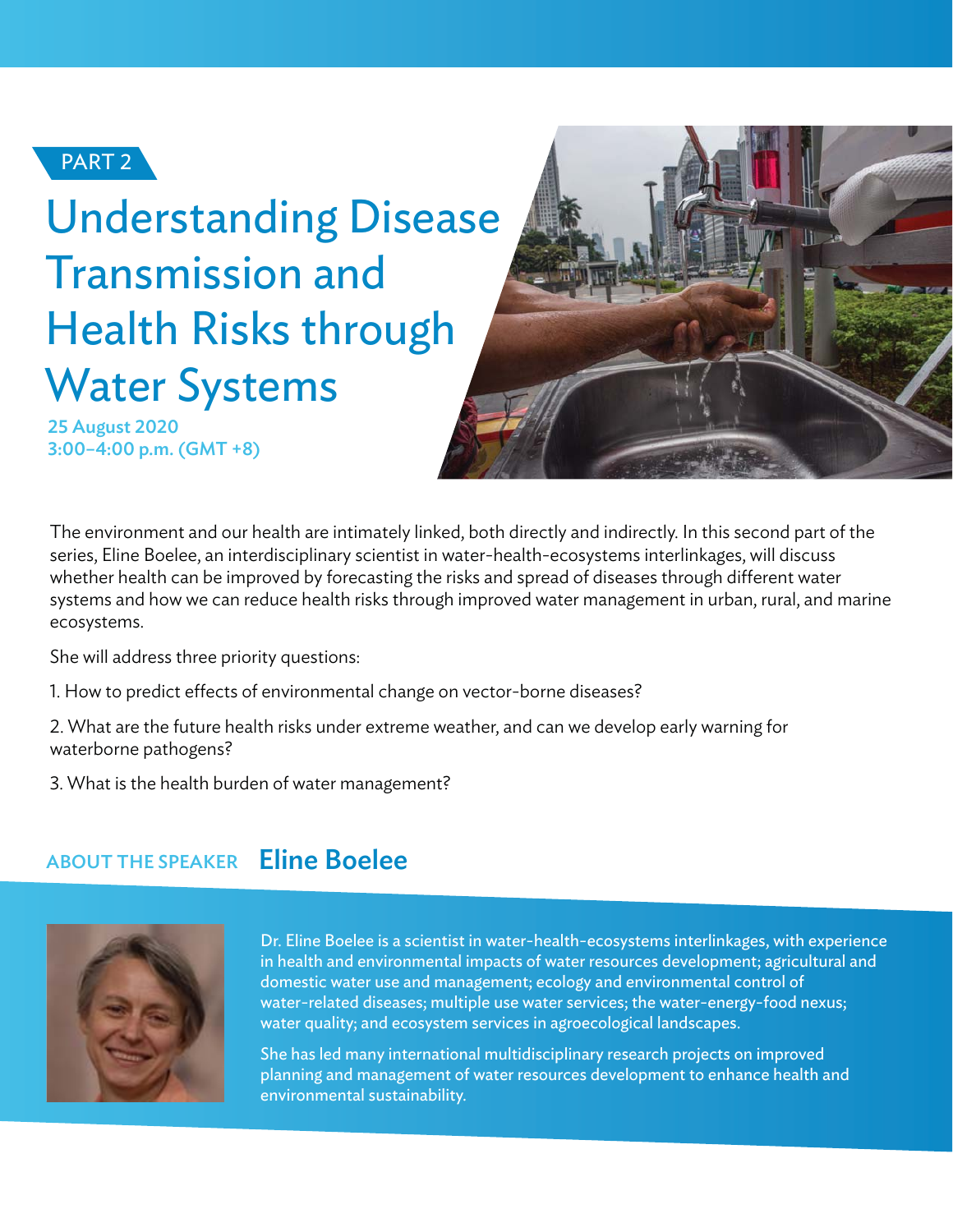

# Dynamic Adaptive Policy Pathways and Climate Adaptation

8 September 2020 3:00–4:00 p.m. (GMT +8)



Many investments and policy decisions in water management have significant and often long-term consequences. At the same, there are investments being made that influence adaptation requirements and long-term options to adapt. Therefore, making sound near-term decisions is critical—unfortunately, we live in an increasingly unpredictable dynamic world governed by competing and changing beliefs and preferences.

When decision makers and analysts face a deeply uncertain future (e.g., due to climate change), they need more than traditional prediction or scenario-based decision methods to help them to evaluate alternatives and make decisions.

In this seminar, Deltares' Marjolijn Haasnoot will present an approach to support the development of an adaptive pathways plan that supports decision-making under deep uncertainty. Exploring pathways is an emerging approach around the world. She will illustrate its use for climate adaptation and supporting climate resilient economic development, as well as provide lessons from 10 years of pathways studies in practice.

#### Marjolijn Haasnoot ABOUT THE SPEAKER



Dr. Marjolijn Haasnoot is an environmental scientist specializing in water management and integrated assessment modeling and decision making under deep uncertainty. She is the initiator of the Dynamic Adaptive Policy Pathways approach. Her current research focuses on (adaptive) delta management and planning and climate change adaptation. Model-based adaptation pathways, fast integrated models, and signals for timely adaptation are key tools in this research. She is a lead author of the 6th Assessment Report of the IPCC.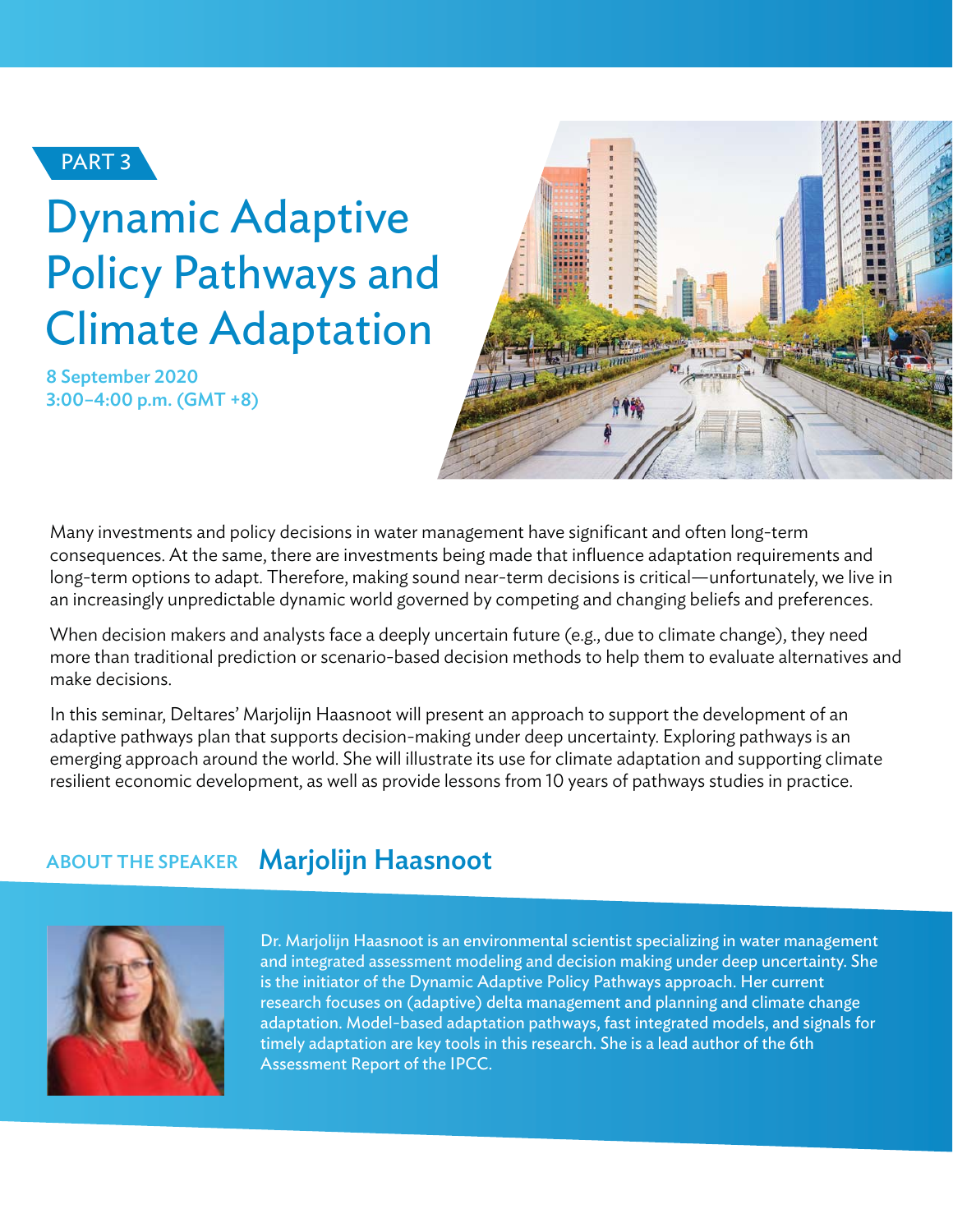

# Yellow River – A Hydrological Basin Approach

22 September 2020 3:00–4:00 p.m. (GMT +8)



Water managers are continuously making decisions to guarantee water safety. These decisions relate to the short term; for example, ongoing droughts or when there is a risk of flooding. But these decisions can also affect the long term given the more extreme weather events caused by climate change. All these decisions have one thing in common: they are often grounded on results from hydrological models.

During this seminar, a possible hydrological basin approach for the Yellow River in the People's Republic of China will be presented, and a distributed hydrological model as part of an open source modeling platform for hydrological simulations will be demonstrated. Various examples of its applications for modeling hydrological extremes under present and future climate, modeling effects of reservoirs, and/or sediment in large river basins will be shown.

## ABOUT THE SPEAKER Albrecht Weerts



Dr. Albrecht Weerts is an expert on data model integration and hydrological forecasting at Deltares. Albrecht investigates the predictability of the hydrological system, which is driven by weather and climate. The aim of the research is to improve predictions of hydrological processes at different spatial and temporal scales. Improved prediction can help water managers, crisis managers, and policymakers to make informed decisions about reducing risks and impacts of future floods and droughts.